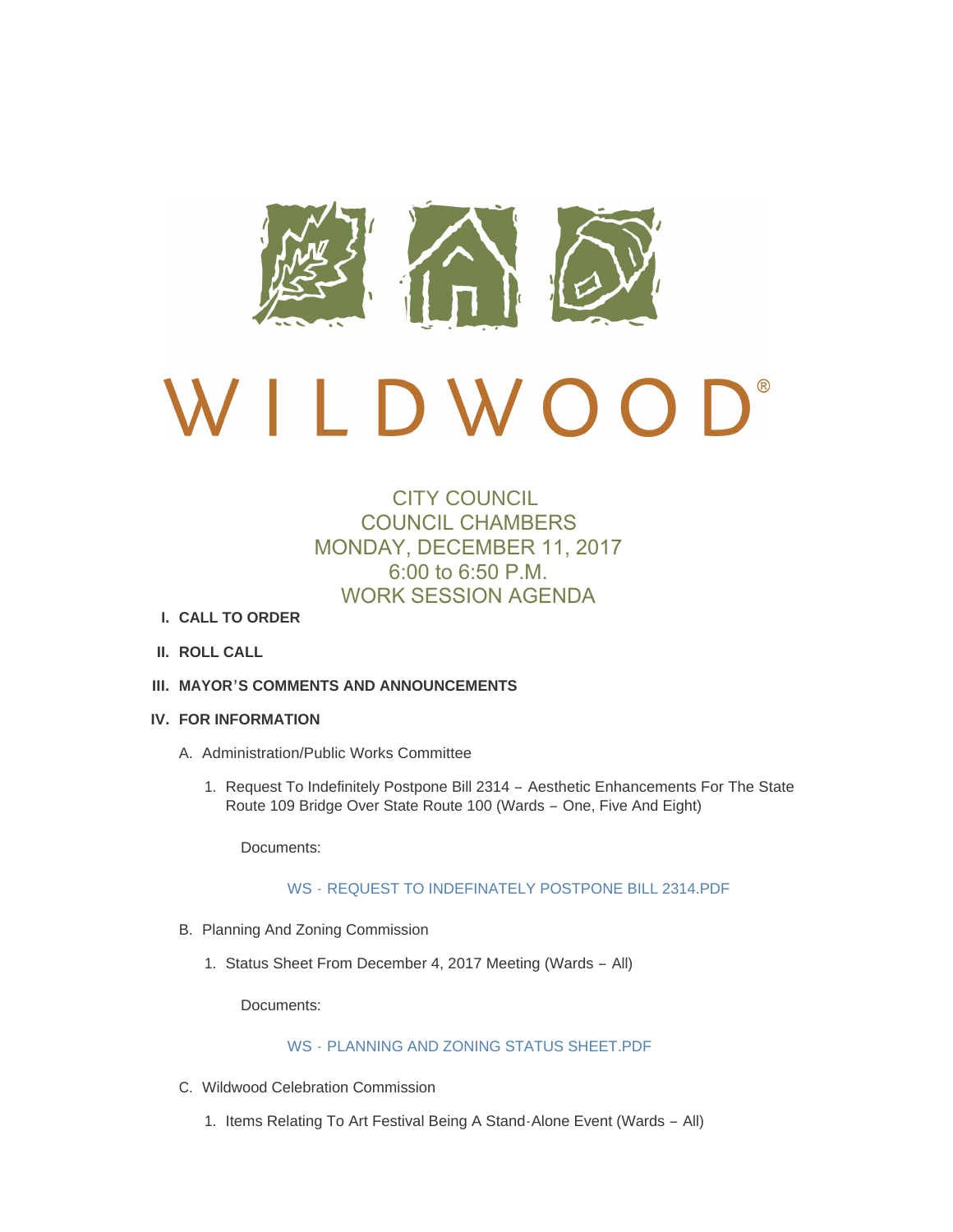Documents:

# WS - ART FESTIVAL PDF

- D. Planning And Zoning Commission December 4, 2017 Meeting
	- 1. Review And Action By The Planning And Zoning Commission Upon The City's Five (5) Year Capital Improvement Plan, As Required By Chapter 89 Of The Missouri Revised Statutes, Which States This Administrative Body Must Review And Act On This Planning Program, So As To Ensure Consistency With The City's Master Plan (Ward – All)

Documents:

WS - [PLANNING AND ZONING FIVE YEAR CAPITAL IMPROVEMENT](http://mo-wildwood.civicplus.com/AgendaCenter/ViewFile/Item/13351?fileID=19143)  PLAN PDF

E. Rural Internet Access Committee Update (Wards - All)

Documents:

## WS - [RURAL INTERNET ACCESS UPDATE.PDF](http://mo-wildwood.civicplus.com/AgendaCenter/ViewFile/Item/13352?fileID=19144)

F. Construction Project Update (Wards - All)

Documents:

# WS - [CONSTRUCTION PROJECT UPDATE 12-4-2017.PDF](http://mo-wildwood.civicplus.com/AgendaCenter/ViewFile/Item/13353?fileID=19145)

# **FOR ACTION V.**

- A. City Administrator Items
	- 1. Discussion And Action On Cancellation Of The Wednesday, December 27, 2017 City Council Meeting (Wards – All)
	- 2. Approval Of The 2018 City Council Calendar (Wards All)

Documents:

## WS - [2018 CALENDAR.PDF](http://mo-wildwood.civicplus.com/AgendaCenter/ViewFile/Item/13357?fileID=19204)

- B. Hearing And Appeals Procedures Committee
	- 1. Final Recommendation

Documents:

# [WS HEARING AND APPEALS COMMITTEE RECOMMENDATION](http://mo-wildwood.civicplus.com/AgendaCenter/ViewFile/Item/13359?fileID=19147)  REPORT.PDF

- C. EXECUTIVE [CLOSED] SESSION: Legal Actions, Causes Of Action, Litigation Or Privileged Communications Between The City's Representatives And Its Attorneys [RSMO 610.021(1) 1994]
- **MISCELLANEOUS VI.**